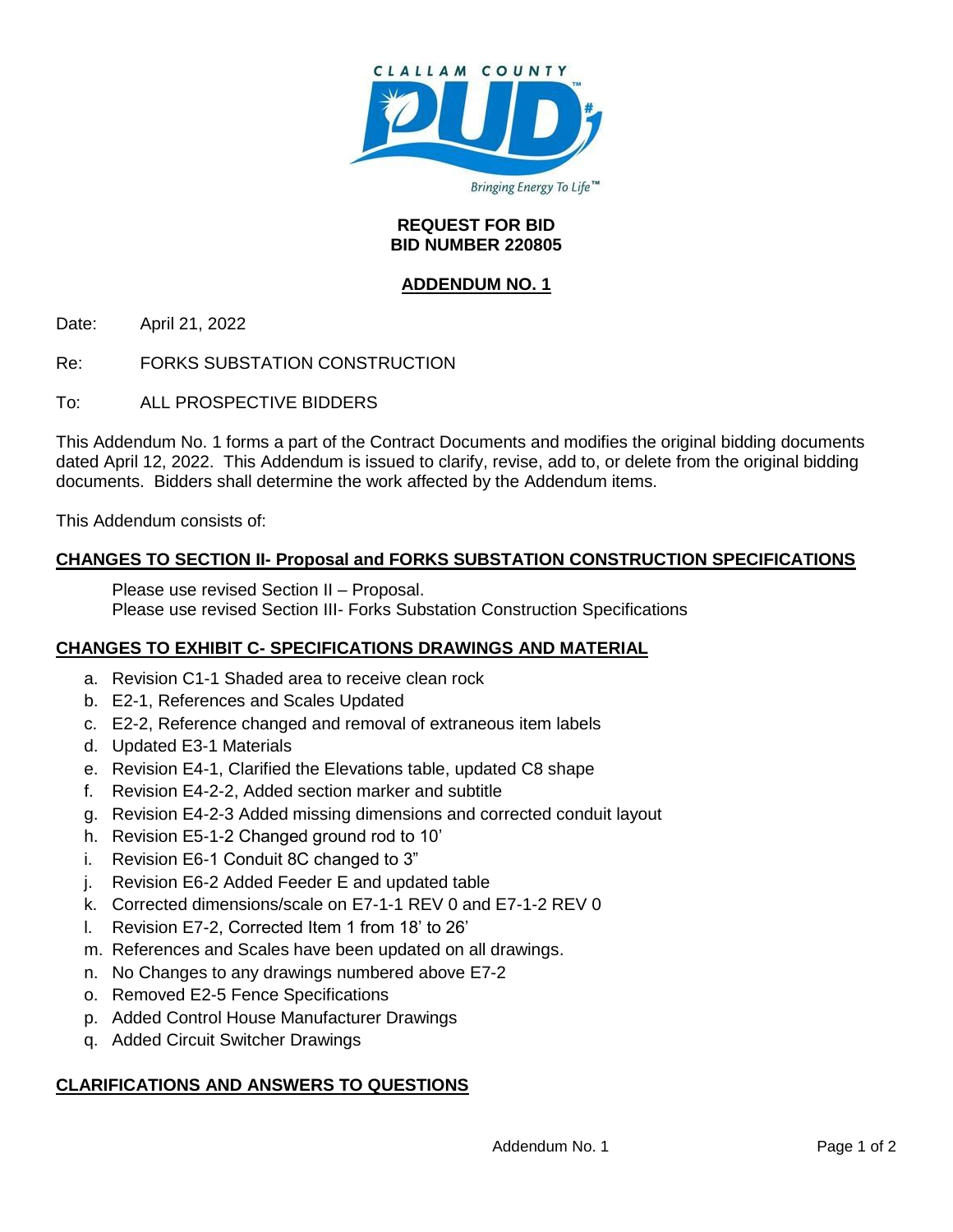a. **Are there any scheduled holds for inspection and/or approvals?** None are scheduled

# b. **Do the getaway conduits and cable need to be fully removed?**

The Riser structures need to be removed. The remaining conduit will only need to be removed where it interferes with new installation of new conduit.

## c. **Does the foreman need to be a lineman?**

Yes, in the Section III- Specifications, Part 1-General, D-1, the foreman needs to be a substation qualified worker which can be a lineman

## d. **Is there access to a secured yard?**

Yes, the Forks yard is fenced and the District can provide 2 key cards for the motorized gate

# e. **Is there a lifting plan for the control house?**

At this time, there no plan

f. **What area will need surface rock?**

The substation area between the fence line and SPCC area. See **C1-1** Drawing

## g. **Is there a steel option for Section III- Constructions Specificatioon, page 19, or does the job require copper welding for the rigid bus?**

Page 19, Part 5.2 D- All tubing bus connectors shall be bolted compression type.

# h. **Where are Exhibits C and D?**

Exhibit C is a zip folder listed on the PUD website as "Drawings and Specification" and D is part of C

i. **What is the weight of the Control House?**

Estimated 7,000 lbs.

j. **Is the transformer being moved?**

No

# k. **Who is responsible for the battery in the control enclosure?**

Contractor will install the battery system provided by the District

# l. **Is the Okonite material contractor furnished or district furnished?**

District furnished, but the medium voltage cable install is no longer part of the contract

# m. **What size is the copper bus?**

1" and 1.25" and will be re-used. If there is more needed in the field the District will provide.

# n. **Weight of steel being removed and circuit switcher being removed?**

Everything should be under 4,200 lbs., the heaviest is the circuit switcher. The large items can be left in the Forks yard adjacent to the substation. The District will collect those items with our trucks.

# o. **Overhead 69kv wire size and plans?**

1/0, but the District will install that

- p. **Ground drawing calls for 20ft. ground rods?** 10ft rods are ok, the drawing is revised
- q. **Conduit plans don't match on E4-2-3, E6-1, and E7-1-1?**
	- E6-1 is correct. E4-2-3 and E7-1-1 is revised

#### r. **Is there a water faucet available onsite?** Yes, there is outside water available

- s. **The Engineer's Estimate stays the same at, \$547,080, after the above revisions.**
- t. **Scope of Work removes fence replacement (Exhibit C – E2-5 Fence Specifications)**

## This addendum consists of eighty-seven (87) pages. **THIS ADDENDUM SHEET MUST BE ACKNOWLEDGED AND INCLUDED WITH ANY BID SUBMITTED.**